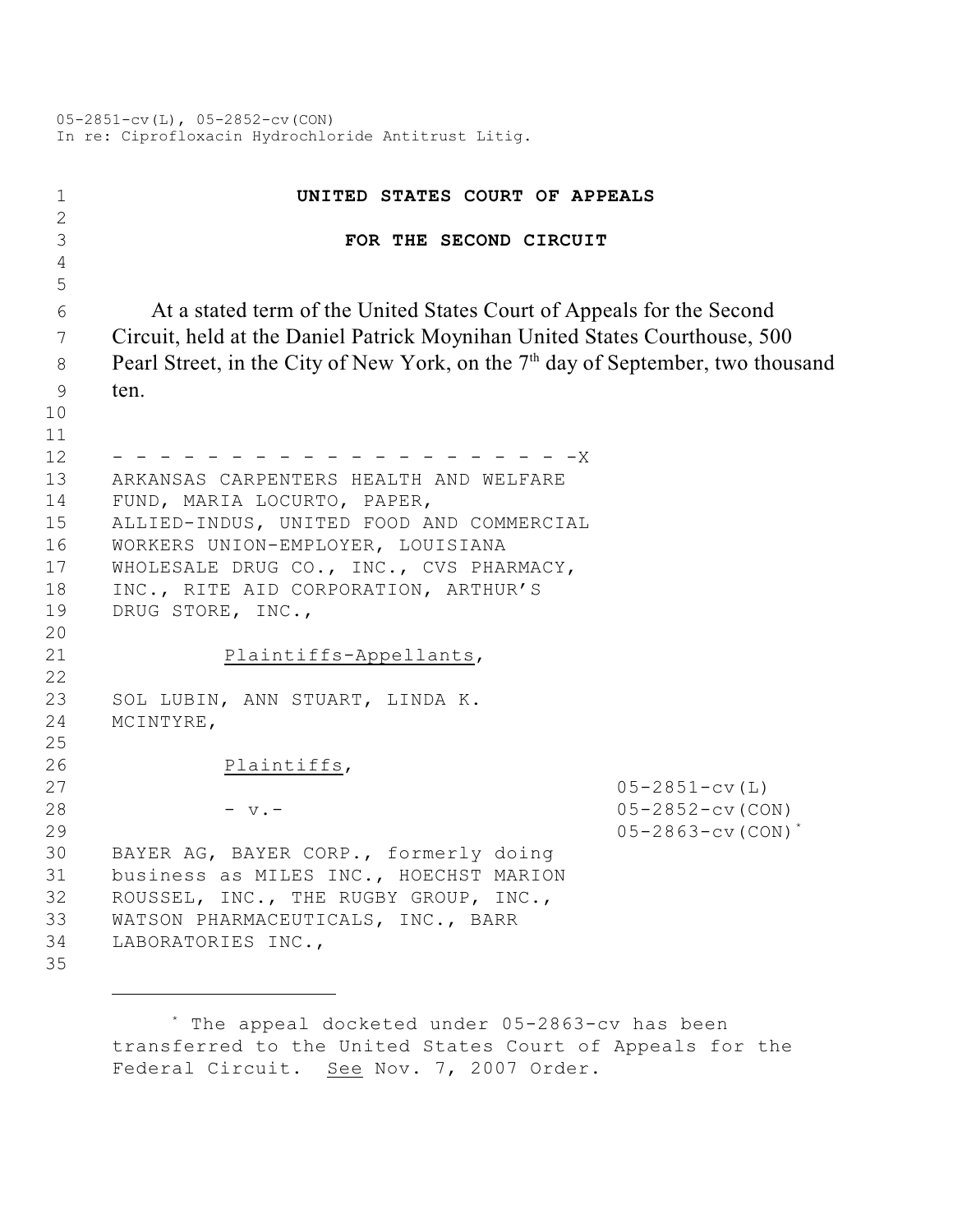| $\mathbf 1$<br>$\overline{2}$<br>3 | Defendants-Appellees.<br>- - - - - X                        |  |
|------------------------------------|-------------------------------------------------------------|--|
| $\overline{4}$                     | <b>ORDER</b>                                                |  |
| 5                                  | Following disposition of this appeal on April 29, 2010,     |  |
| 6                                  | Plaintiffs-Appellants Louisiana Wholesale Drug Co., Inc.;   |  |
| $7\phantom{.0}$                    | Arthur's Drug Store, Inc.; CVS Pharmacy, Inc.; and Rite Aid |  |
| 8                                  | Corporation filed a petition for rehearing in banc. An      |  |
| $\mathsf 9$                        | active judge requested a poll on whether to rehear the case |  |
| 10                                 | in banc. A poll having been conducted and there being no    |  |
| 11                                 | majority favoring in banc review, rehearing in banc is      |  |
| 12                                 | hereby DENIED.                                              |  |
| 13                                 | Judge Pooler dissents in an opinion.                        |  |
| 14                                 |                                                             |  |
| 15<br>16<br>17<br>18<br>19         | FOR THE COURT:<br>CATHERINE O'HAGAN WOLFE, CLERK            |  |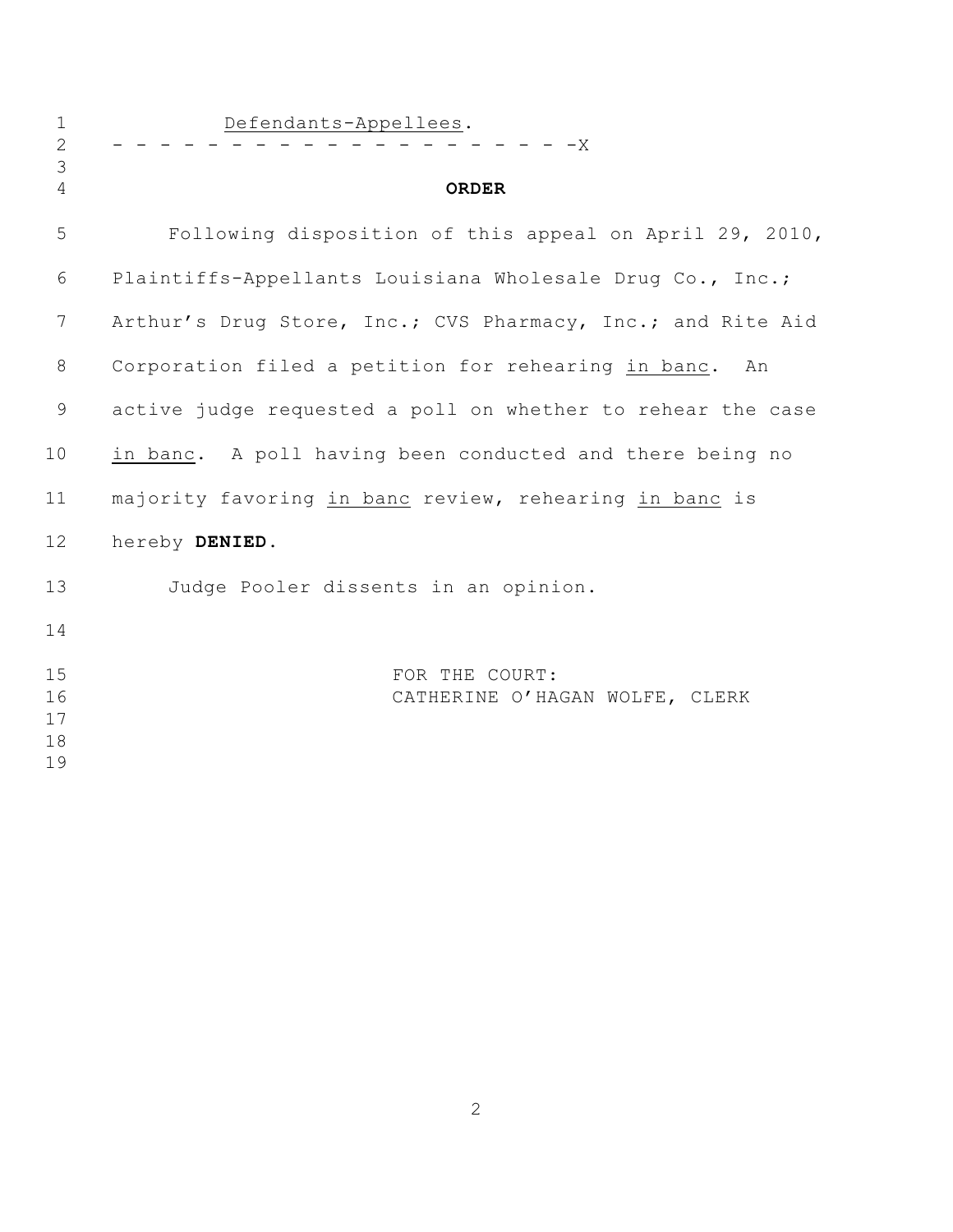ROSEMARY S. POOLER, Circuit Judge, dissenting:<sup>1</sup>

In 1991, Barr Labs sought to market a generic version of ciprofloxacin hydrochloride ("Cipro"). Bayer, which holds the Cipro patent, sued Barr for infringement, lost its motion for summary judgment, and subsequently settled with Barr on the eve of trial. Under the terms of the settlement agreement, Bayer paid Barr nearly \$400 million and in exchange Barr agreed not to market a generic version of Cipro during the life of the patent.

The Bayer-Barr settlement agreement was unusual in a number of respects. Most obviously, under the terms of the settlement the *patent holder* agreed to pay the *alleged infringer* to settle the suit in exchange for the alleged infringer's agreement to stay out of the marketplace during the life of the patent. In the industry parlance, this is called a "reverse exclusion payment," or, more evocatively, a "pay-for-delay" settlement.<sup>2</sup>

This type of settlement, once unheard of, has become increasingly common. This Court has played a significant role in encouraging this unfortunate practice. In *In re Tamoxifen Citrate Antitrust Litig.*, 466 F.3d 187 (2d Cir. 2006), a panel of this Court, over my dissent, held that exclusion payment settlements are lawful unless the branded firm's patent is "shown to have been procured by fraud, or a suit for its enforcement is objectively baseless …" *Id.* at 213. What followed was a dramatic surge in the practice of pharmaceutical patent holders paying potential competitors to concede the validity of their patents. In the five years before *Tamoxifen* was decided, there were no settlements

Senior Circuit Judges Jon O. Newman and Barrington D. Parker, members of the <sup>1</sup> original panel, are not authorized to participate in the *en banc* poll, but the panel opinion endorses the views expressed in this opinion.

*See generally* C. Scott Hemphill, *Paying for Delay: Pharmaceutical Patent Settlement* <sup>2</sup> *as a Regulatory Design Problem*, 81 N.Y.U. L. Rev. 1553 (2006).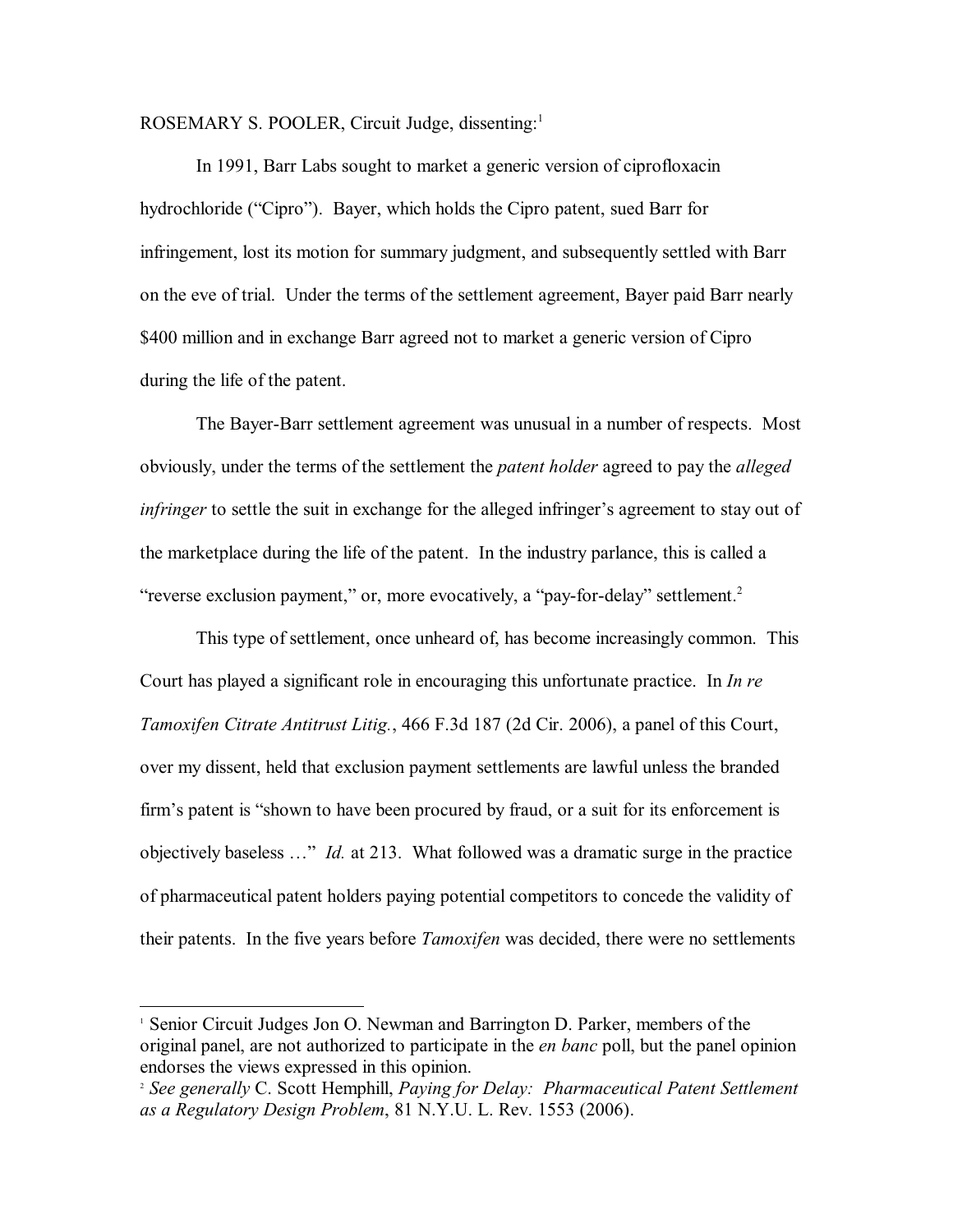involving exclusion payments,<sup>3</sup> and even pharmaceutical industry representatives appear to have conceded the illegality of the practice, testifying before Congress that proposed amendments to the Hatch Waxman Act explicitly prohibiting exclusion payment settlements were unnecessary because such settlements "would have been violations of the antitrust laws and/or the patent laws whether the Hatch-Waxman Act existed or not."<sup>4</sup> In the four years since *Tamoxifen*, by contrast, the Federal Trade Commission has identified fifty-three pharmaceutical patent settlements involving exclusion payments.<sup>5</sup> The Commission estimates that such settlements cost consumers approximately \$3.5 billion per year.<sup>6</sup> Further, such settlements serve no obvious redeeming social purpose. Put simply, what the patent holder purchases by means of an exclusion payment settlement is the continuation of a patent the patent holder must have thought had some significant probability of being declared invalid.<sup>7</sup>

Of course, all of this would not be this Court's concern if the Hatch-Waxman Act explicitly permitted exclusion payment settlements. However, the Act is silent on the

<sup>3</sup> See Jon Leibowitz, Commissioner, Federal Trade Commission, Prepared Statement to the Committee on the Judiciary of the United States Senate: *Anticompetitive Patent Settlements in the Pharmaceutical Industry*, at 13 (Jan. 17, 2007), available at [http://www.ftc.gov/speeches/leibowitz/070117anticompetitivepatentsettlements\\_senate.pdf](http://www.ftc.gov/speeches/leibowitz/070117anticompetitivepatentsettlements_senate.pdf).

<http://www.justice.gov/atr/cases/f259300/259325.htm>, at 4 (relying on FTC Staff Study). *Cf.* C. Scott Hemphill, *An Aggregate Approach to Antitrust: Using New Data and Rulemaking to Preserve Drug Competition*, 109 Colum. L. Rev. 629, 650 (2009) (estimating the exclusion payments have already cost consumers over \$12 billion). <sup>7</sup> Nor, it should be noted, are exclusion payments a patent holder's only means of hedging against this probability. Instead, the probability of invalidation could be reflected in a settlement by means of which the patent holder agrees to some reduction in the unexpired term of the patent.

*See Hearing No. 107-1081 Before S. Comm. On Commerce, Science, and* <sup>4</sup> *Transportation*, 107th Cong. (Apr. 23, 2002), at 71 (statement of Greg Glover, Pharmaceutical Research and Manufacturers of America).

*See* Federal Trade Commission, *Pay-for-Delay: How Drug Company Pay-Offs Cost* <sup>5</sup> *Consumers Billions: An FTC Staff Study*, at 4 (Jan. 2010), available at [www.ftc.gov/os/2010/01/100112payfordelayrpt.pdf](http://www.ftc.gov/os/2010/01/100112payfordelayrpt.pdf).

*Id.* at 8; *see also* Br. of the United States, available at <sup>6</sup>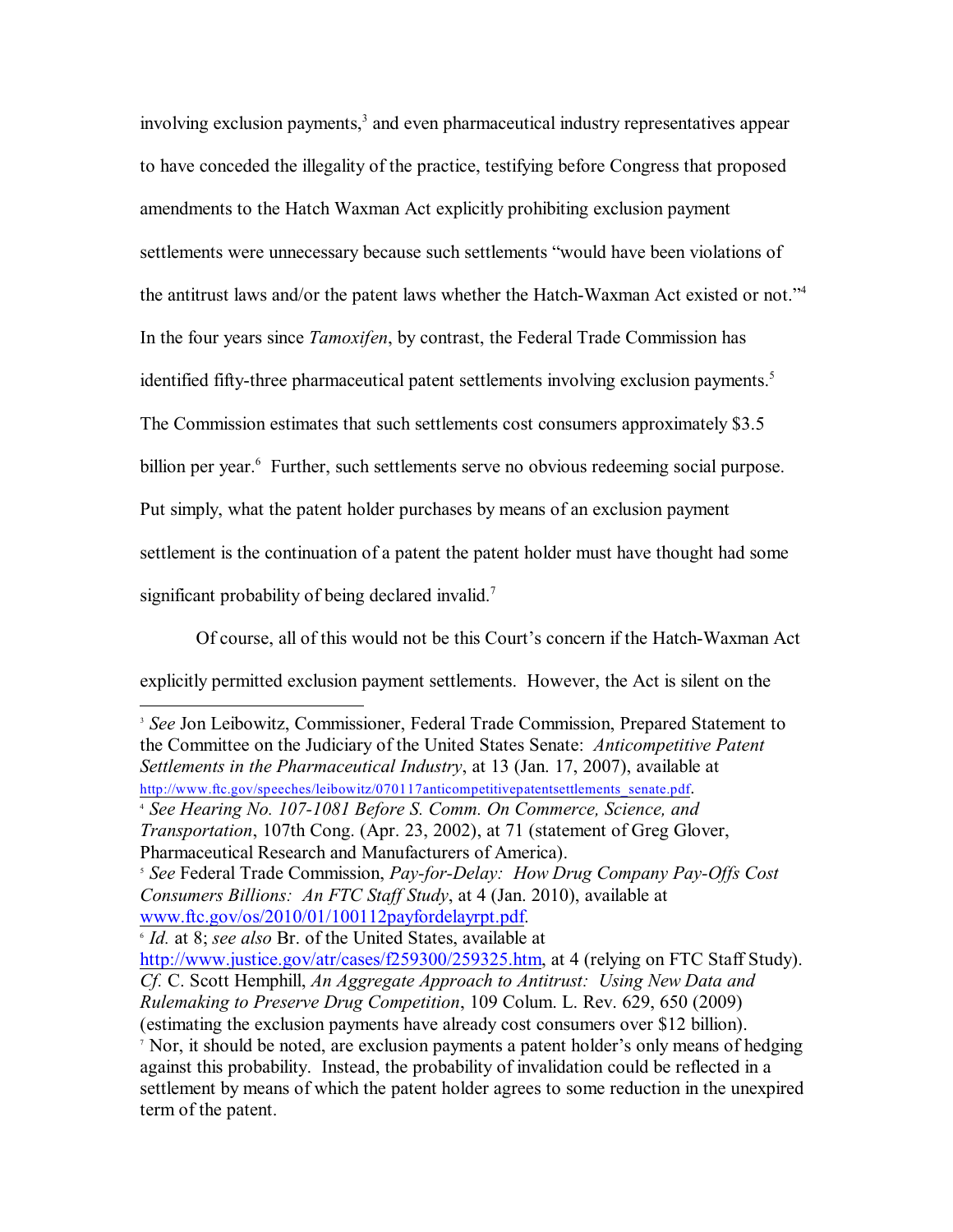legality of such settlements, and the Act's sponsors have openly criticized the practice.<sup>8</sup> Further, exclusion payment settlements seem plainly inconsistent with the stated purpose of the Hatch Waxman Act, which is to encourage patent challenges as a way of increasing consumer access to low-cost drugs.<sup>9</sup>

More significantly, the Hatch Waxman Act does nothing to change the general rule that market-sharing agreements violate the antitrust laws. *See Palmer v. BRG of Georgia, Inc.*, 498 U.S. 46, 49 (1990) (per curiam); *United States v. Sealy, Inc.*, 388 U.S. 350, 357-58 (1967). This is just as true when one of the parties to a market-sharing agreement happens to hold a patent. *See Palmer v. BRG of Georgia, Inc*., 498 U.S. 46, 49 (1990); *United States v. Sealy, Inc*., 388 U.S. 350, 357-58 (1967). Thus, even though we are required to presume that Bayer's patent is valid, 35 U.S.C. § 282, as the United States points out in its *amicus* brief,

[t]he presumption of patent validity is simply a procedural device that assigns burdens in litigation challenging the validity of an issued patent. There is no basis for treating that presumption as virtually conclusive and allowing it to serve as a substantive basis to limit the application of the Sherman Act.

Br. of United States, at 6-7 (internal citations omitted).

It should not be surprising, therefore, that our *Tamoxifen* decision has inspired vigorous criticism from a variety of sources. The United States has described our

*See* 148 Cong. Rec. S7566 (July 20, 2002) (remarks of Sen. Hatch); *Protecting* <sup>8</sup> *Consumer Access to Generic Drugs Act of 2007, Hearing No. 110-39 Before H. Comm. on Energy and Commerce*, 110th Cong. At 7 (May 2, 2007) (statement of Rep. Waxman). H.R. Rep. No. 98-857(I), at 14-15 (1984), *reprinted in* 1984 U.S.C.C.A.N. 2647, 2647- <sup>9</sup> 48.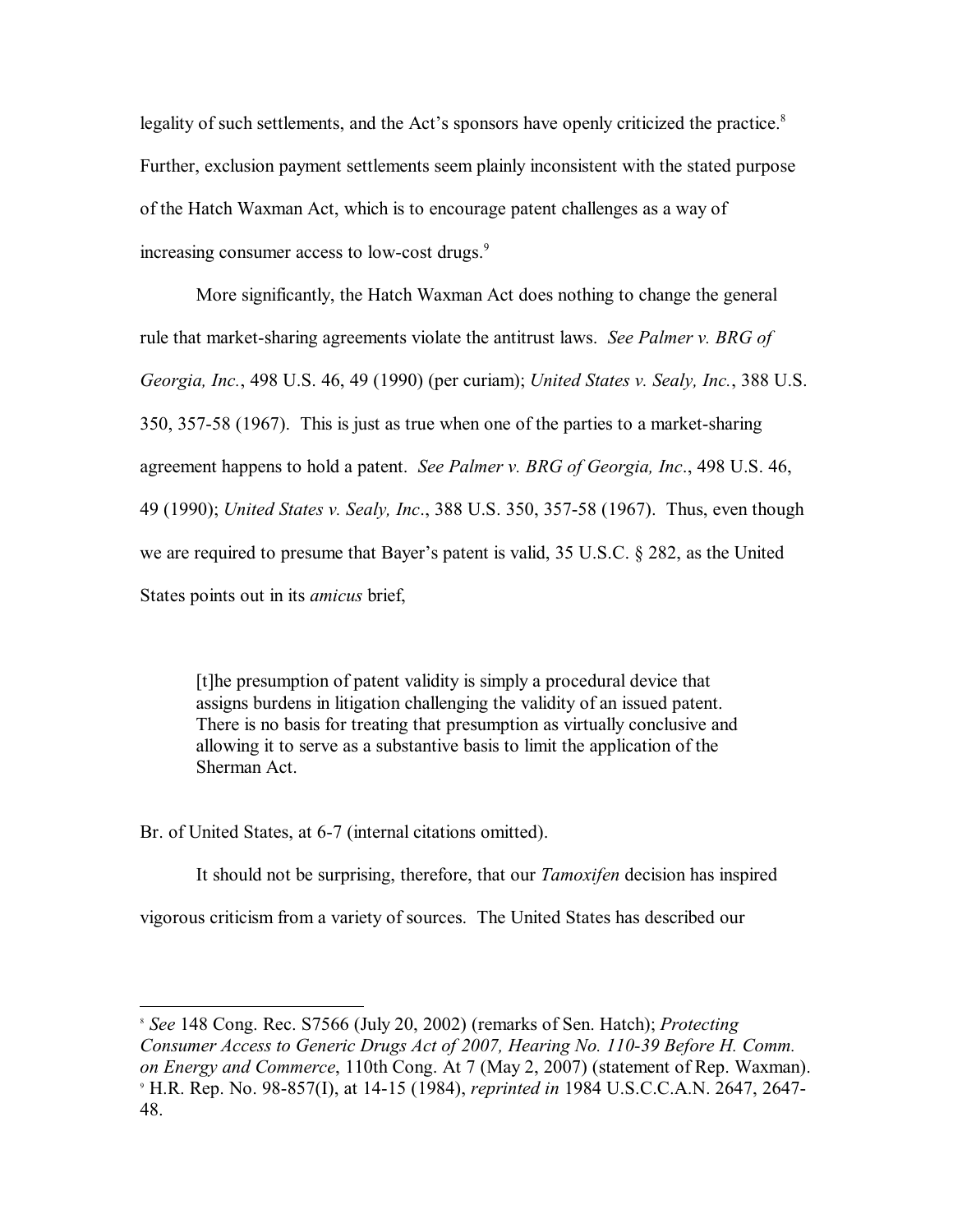*Tamoxifen* rule as "incorrect,"<sup>10</sup> and has supported the plaintiffs' petition for *en banc* rehearing in this case.<sup>11</sup> Also supporting the petition for rehearing are the majority of State Attorneys General,<sup>12</sup> the Federal Trade Commission,<sup>13</sup> the American Medical Association, $14$  and an impressive array of consumer groups and academic commentators.<sup>15</sup> As *amici* point out, although "commentators are divided on the treatment to be accorded [exclusion payment] settlements … none take the position adopted by [] *Tamoxifen*."<sup>16</sup>

In the light of all this, I think that our *Tamoxifen* decision unambiguously deserves reexamination. The *Tamoxifen* majority recognized the "troubling dynamic" of permitting exclusion payments that "inevitably protect patent monopolies that are, perhaps, undeserved." 466 F.3d at 211. Subsequent experience has shown that the majority was right to be "troubled." Although the "enormous importance" of the issues that this case raises is beyond dispute, Fed. R. App. P. 35(a)(2), a majority of this Court has voted against *en banc* rehearing. I respectfully dissent from that decision. It will be up to the Supreme Court or Congress to resolve the conflict among the Courts of

<http://www.ftc.gov/os/2010/05/051202amicuscarpentershealth.pdf>.

<sup>&</sup>lt;sup>10</sup> Br. of the United States, *Joblove v. Barr Labs., Inc.*, S. Ct. No. 06-830, available at <http://www.justice.gov/osg/briefs/2006/2pet/6invit/2006-0830.pet.ami.inv.html>, at 1 (2007).

*See* Br. of the United States, *supra* note 5. 11

<sup>&</sup>lt;sup>12</sup> See Br. of 34 State Attorneys General, available at [http://www.prescriptionaccess.org/docs/Cipro\\_2010\\_May\\_AG\\_Amicus.pdf](http://www.prescriptionaccess.org/docs/Cipro_2010_May_AG_Amicus.pdf). <sup>13</sup> See Br. of FTC, available at

<sup>&</sup>lt;sup>14</sup> See Br. of AARP & AMA, available at [http://www.fdalawblog.net/files/cipro--](http://www.fdalawblog.net/files/cipro---aarpama.pdf) [aarpama.pdf](http://www.fdalawblog.net/files/cipro---aarpama.pdf).

<sup>&</sup>lt;sup>15</sup> See generally **<http://blog.prescriptionaccess.org/?cat=422>** (collecting links to *amicus* briefs in this case).

<sup>&</sup>lt;sup>16</sup> Br. of 86 Law, Economics, Pub. Pol'y,  $\&$  Bus. Professors, at 6-7, available at [http://www.law.stanford.edu/news/details/3793/Profs%20File%20Amici%20Curiae%20Seeking%20En%2](http://www.law.stanford.edu/news/details/3793/Profs%20File%20Amici%20Curiae%20Seeking%20En%20Banc%20Rehearing%20of%20Second%20Circuit%20Pharma%20Reverse%20Payment%20Antitrust%20Decision%20/) [0Banc%20Rehearing%20of%20Second%20Circuit%20Pharma%20Reverse%20Payment%20Antitrust%20](http://www.law.stanford.edu/news/details/3793/Profs%20File%20Amici%20Curiae%20Seeking%20En%20Banc%20Rehearing%20of%20Second%20Circuit%20Pharma%20Reverse%20Payment%20Antitrust%20Decision%20/) [Decision%20/](http://www.law.stanford.edu/news/details/3793/Profs%20File%20Amici%20Curiae%20Seeking%20En%20Banc%20Rehearing%20of%20Second%20Circuit%20Pharma%20Reverse%20Payment%20Antitrust%20Decision%20/).